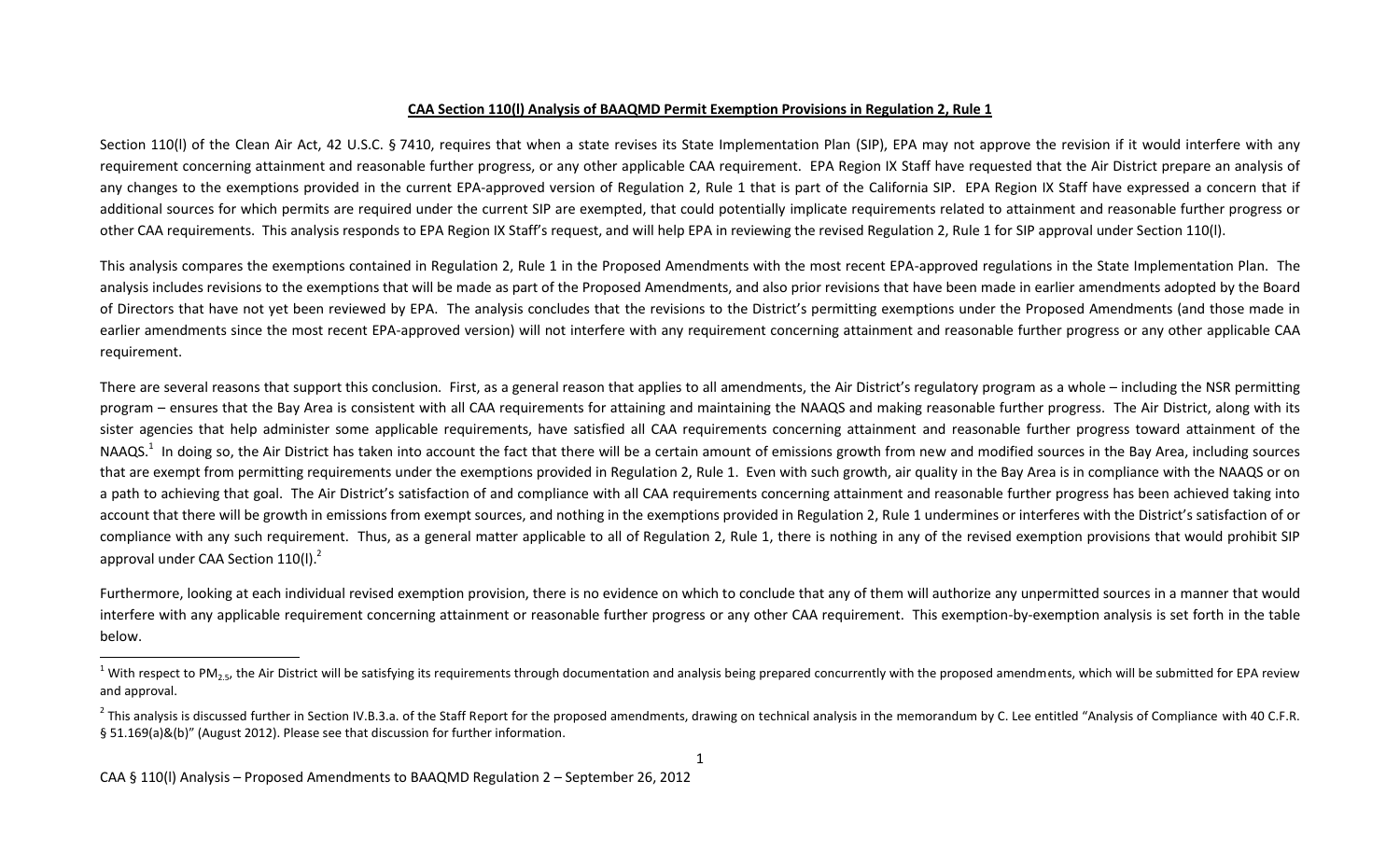| Exemption<br>Provision | <b>Brief Description of Exemption</b>        | <b>Revision to</b><br><b>Current SIP?</b> | <b>Interfere with</b><br>requirements<br>related to<br>attainment or RFP? | <b>Basis for Conclusions</b>                                                                                                                                                                                                                                                                                                                                                                                                                                                                                                                                                                                                                                                                                                                                                                                                                                                                                                                                                                                                                                                                                                                                                                                                                                                                                                                                                                                                                                                                                                                                                                                                                                                                                                              |
|------------------------|----------------------------------------------|-------------------------------------------|---------------------------------------------------------------------------|-------------------------------------------------------------------------------------------------------------------------------------------------------------------------------------------------------------------------------------------------------------------------------------------------------------------------------------------------------------------------------------------------------------------------------------------------------------------------------------------------------------------------------------------------------------------------------------------------------------------------------------------------------------------------------------------------------------------------------------------------------------------------------------------------------------------------------------------------------------------------------------------------------------------------------------------------------------------------------------------------------------------------------------------------------------------------------------------------------------------------------------------------------------------------------------------------------------------------------------------------------------------------------------------------------------------------------------------------------------------------------------------------------------------------------------------------------------------------------------------------------------------------------------------------------------------------------------------------------------------------------------------------------------------------------------------------------------------------------------------|
| $2 - 1 - 103$          | Sources not subject to any District<br>rule. | Yes                                       | No                                                                        | Per the limitations in Section 2-1-319, this exemption exempts only sources with emissions of less than<br>5 tpy (among other important requirements). Such sources are well below the levels at which EPA<br>considers emissions to be de minimis for purposes of maintaining compliance with the NAAQS. EPA has<br>established such levels in accordance with the principles addressed in Alabama Power v. Costle as being<br>so low that they do not have any potential to contribute to an exceedance of any NAAQS sufficient to<br>warrant being subject to NSR permitting requirements. The sources eligible for this exemption will not<br>have emissions of more than 50% of even the lowest such de minimis level. Moreover, District Staff<br>conducted an analysis of the annual emissions increases from all projects that are subject to permitting<br>requirements with emissions below these de minimis levels, which showed that the total contribution<br>from all such sources each year is only 0.02% to 0.34% of the Bay Area's total emissions inventory<br>(depending on pollutant and year evaluated). Even if the total emissions from all de minimis exempt<br>projects equaled this amount of emissions from de minimis permitted projects, they would not interfere<br>with requirements related to attainment or reasonable further progress toward attainment. Emissions<br>projections for the Bay Area do not show that increases from new sources expected in the coming years<br>- including from sources exempt from District permitting requirements - will jeopardize the District's<br>attainment efforts. See also Staff Report Section IV.B.3.a. & fn. 73 (Lee memorandum) for further<br>details. |
| $2 - 1 - 105$          | CARB-registered portable<br>equipment        | Yes                                       | No                                                                        | This equipment is regulated at the state level by the Air Resources Board. ARB regulation establishes<br>effective emissions controls, including requirements such as BACT. ARB regulations (i.e., valid PERP<br>registration) pre-empts District permitting of such equipment, and so the District does not have<br>jurisdiction to require permits for this equipment. See HSC §§ 41752 - 41754. Effective ARB regulation<br>will ensure that emissions from such equipment will not interfere with requirements related to<br>attainment or reasonable further progress.                                                                                                                                                                                                                                                                                                                                                                                                                                                                                                                                                                                                                                                                                                                                                                                                                                                                                                                                                                                                                                                                                                                                                               |
| $2 - 1 - 106$          | <b>Accelerated Permitting Program</b>        | Yes                                       | No                                                                        | This is not a true permitting exemption. It is an exemption from the Authority to Construct<br>requirement only, for situations where a source will be permitted under the Accelerated Permitting<br>Program. Such sources will still be subject to NSR permitting requirements, it is just that they will<br>obtain a Permit to Operate without first obtaining an Authority to Construct. Accordingly, this is not an<br>exemption from the substantive NSR requirement to obtain a permit and comply with all applicable NSR<br>elements. As such, it will not interfere with requirements related to attainment or reasonable further<br>progress or any other applicable CAA requirement.                                                                                                                                                                                                                                                                                                                                                                                                                                                                                                                                                                                                                                                                                                                                                                                                                                                                                                                                                                                                                                            |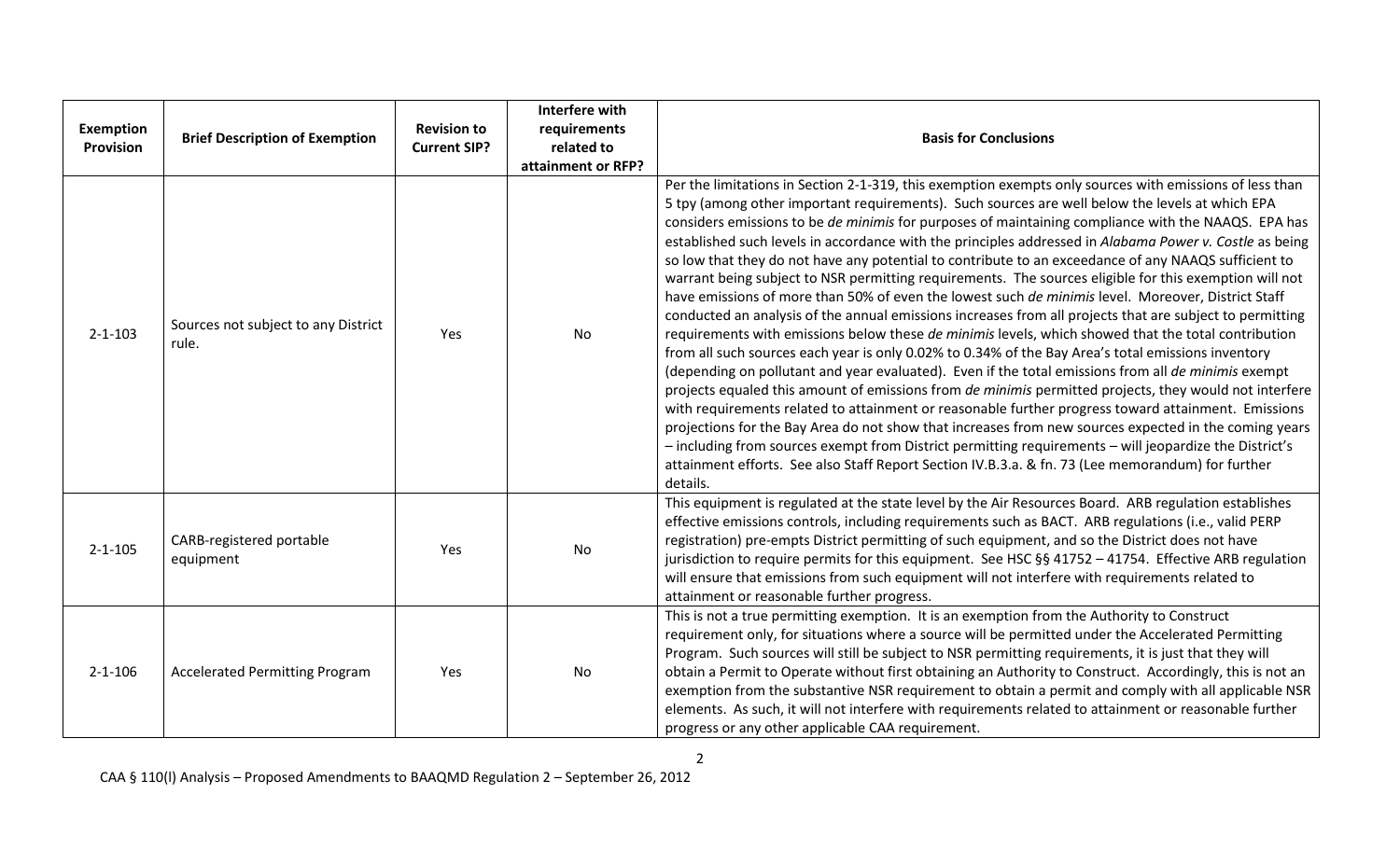| <b>Exemption</b><br><b>Provision</b> | <b>Brief Description of Exemption</b>                                                               | <b>Revision to</b><br><b>Current SIP?</b> | Interfere with<br>requirements<br>related to<br>attainment or RFP? | <b>Basis for Conclusions</b>                                                                                                                                                                                                                                                                                                                                                                                                                                                                                                                                                                                                                                                                                                                                                                                                                                                                                                      |
|--------------------------------------|-----------------------------------------------------------------------------------------------------|-------------------------------------------|--------------------------------------------------------------------|-----------------------------------------------------------------------------------------------------------------------------------------------------------------------------------------------------------------------------------------------------------------------------------------------------------------------------------------------------------------------------------------------------------------------------------------------------------------------------------------------------------------------------------------------------------------------------------------------------------------------------------------------------------------------------------------------------------------------------------------------------------------------------------------------------------------------------------------------------------------------------------------------------------------------------------|
| $2 - 1 - 113.1.1$                    | Single and multiple family<br>dwellings                                                             | No                                        | $N/A^*$                                                            | In current SIP, 2-1-113.1 and -113.2                                                                                                                                                                                                                                                                                                                                                                                                                                                                                                                                                                                                                                                                                                                                                                                                                                                                                              |
| 2-1-113.1.2                          | Agricultural sources                                                                                | Yes                                       | No                                                                 | This exemption is part of a revision to District regulations to start permitting agricultural sources.<br>Under the most recent SIP-approved version of District regulations, agricultural sources were subject to<br>blanket exclusion/exemption provisions under Regulations 1-110.5 ("agriculture operations") and 2-1-<br>113.7 ("farming operations"). The District has revised its rules and is now requiring permits for<br>agricultural operations with emissions over 50 tons per year. This provision continues to exempt<br>agricultural operations below that threshold. This change is therefore a narrowing of the exemption for<br>such sources, not an expansion of the exemption. As such, it is not a relaxation from the current SIP<br>rules - it is actually making the permitting requirements more stringent in this regard - and it will not<br>interfere with requirements related to attainment or RFP. |
| $2 - 1 - 113.1.3$                    | Vehicles                                                                                            | <b>No</b>                                 | $N/A^*$                                                            | Vehicles are not stationary sources and have never been regulated under NSR. They have never been<br>permitted under the District's SIP-approved NSR program, and the District has never even had any<br>jurisdiction to require permitting per HSC 42310(a)(1). Emissions from vehicle engines are excluded<br>from regulation under the District's regulations - including Regulation 2 - under current SIP-approved<br>Reg. 1-110.1 (which incorporates by reference the definition of "vehicle" in the Vehicle Code).<br>Specifying that they are exempt from permitting will not change their regulatory treatment under the<br>District's SIP-approved regulations.                                                                                                                                                                                                                                                         |
| $2 - 1 - 113.1.4$                    | <b>Tank vehicles</b>                                                                                | No                                        | $N/A^*$                                                            | Tank vehicles (e.g., gasoline delivery trucks) are also mobile sources that the District does not regulate<br>and has never regulated. See also basis for Section 2-1-113.1.3 exemption regarding vehicles.                                                                                                                                                                                                                                                                                                                                                                                                                                                                                                                                                                                                                                                                                                                       |
| $2 - 1 - 113.2.1$                    | Road construction                                                                                   | <b>No</b>                                 | $N/A^*$                                                            | In current SIP, 2-1-113.4                                                                                                                                                                                                                                                                                                                                                                                                                                                                                                                                                                                                                                                                                                                                                                                                                                                                                                         |
| $2 - 1 - 113.2.2$                    | Restaurants                                                                                         | <b>No</b>                                 | $N/A^*$                                                            | In current SIP, 2-1-113.5                                                                                                                                                                                                                                                                                                                                                                                                                                                                                                                                                                                                                                                                                                                                                                                                                                                                                                         |
| $2 - 1 - 113.2.3$                    | Structural changes that do not<br>affect emissions                                                  | No                                        | $N/A^*$                                                            | In current SIP, 2-1-113.6                                                                                                                                                                                                                                                                                                                                                                                                                                                                                                                                                                                                                                                                                                                                                                                                                                                                                                         |
| 2-1-113.2.4                          | Abatement devices used on<br>equipment that is exempt from<br>permitting                            | <b>No</b>                                 | $N/A^*$                                                            | In current SIP, 2-1-113.1                                                                                                                                                                                                                                                                                                                                                                                                                                                                                                                                                                                                                                                                                                                                                                                                                                                                                                         |
| 2-1-113.2.5                          | Architectural and industrial<br>maintenance coating operations<br>subject to Regulations 8-3 and 8- | Yes                                       | No                                                                 | These maintenance operations are subject to the District's coating regulations in Regulations 8-3 and 8-<br>48, and emissions from them will be controlled without permitting. Compliance with requirements<br>related to attainment and reasonable further progress has been satisfied accounting for emissions from                                                                                                                                                                                                                                                                                                                                                                                                                                                                                                                                                                                                             |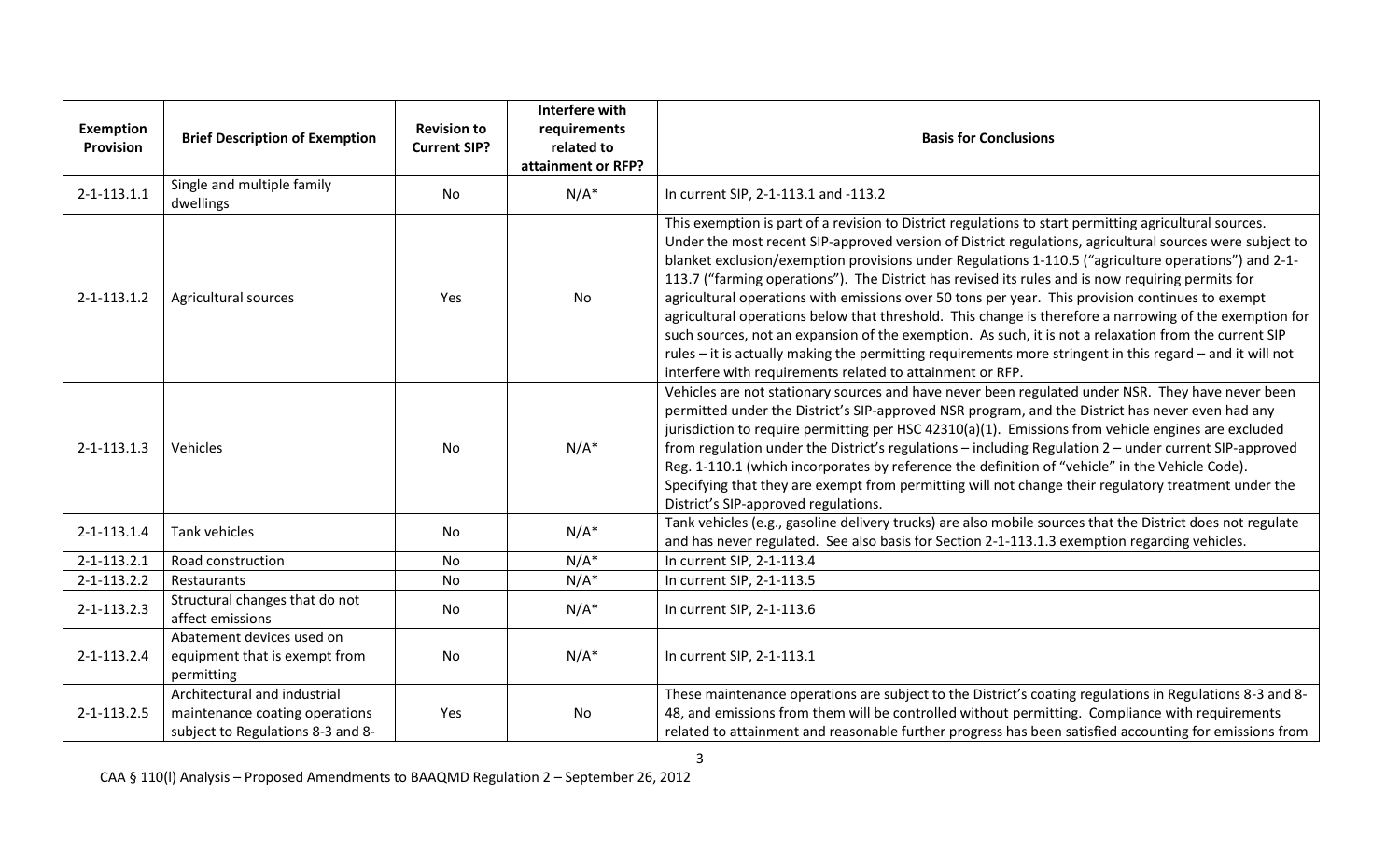| <b>Exemption</b><br>Provision | <b>Brief Description of Exemption</b>                                                                                   | <b>Revision to</b><br><b>Current SIP?</b> | Interfere with<br>requirements<br>related to<br>attainment or RFP? | <b>Basis for Conclusions</b>                                                                                                                                                                                                                                                                                                                                                                                                                                                                                                                                                                                                                                                   |
|-------------------------------|-------------------------------------------------------------------------------------------------------------------------|-------------------------------------------|--------------------------------------------------------------------|--------------------------------------------------------------------------------------------------------------------------------------------------------------------------------------------------------------------------------------------------------------------------------------------------------------------------------------------------------------------------------------------------------------------------------------------------------------------------------------------------------------------------------------------------------------------------------------------------------------------------------------------------------------------------------|
|                               | 48                                                                                                                      |                                           |                                                                    | coating operations in the Bay Area. Such operations will not interfere with any such requirements,<br>even without being subject to NSR permitting.                                                                                                                                                                                                                                                                                                                                                                                                                                                                                                                            |
| $2 - 1 - 113.2.6$             | Portable equipment used for tank<br>degassing or vacuum truck control<br>requirements under Reg. 8-5, 8-<br>40, or 8-53 | Yes                                       | No                                                                 | This equipment is subject to the District's degassing requirements in Regulations 8-3 and 8-48, and<br>emissions from them will be controlled without permitting. Compliance with requirements related to<br>attainment and reasonable further progress has been satisfied accounting for emissions from such<br>degassing operations in the Bay Area. Such operations will not interfere with any such requirements,<br>even without being subject to NSR permitting.                                                                                                                                                                                                         |
| $2 - 1 - 113.2.7$             | PUC-regulated natural gas<br>transmission and storage<br>equipment                                                      | Yes                                       | No                                                                 | Natural gas in essentially non-reactive and does not contribute to ozone formation and will not<br>substantially contribute to ozone concentrations, and will not substantially contribute to concentrations<br>of any other criteria pollutant. Thus even if there were emissions from such equipment, it would not<br>interfere with requirements related to attainment or maintenance of any NAAQS.                                                                                                                                                                                                                                                                         |
| 2-1-113.2.11                  | Classroom teaching laboratories                                                                                         | Yes                                       | No                                                                 | Classroom teaching laboratories are limited in scope within the Bay Area are not significant contributors<br>to the region's emissions inventory of criteria air pollutants. Emissions from miscellaneous processes<br>such as these are included in the analyses and demonstrations that the Air District makes for<br>compliance with applicable requirements concerning attainment and reasonable further progress.<br>Allowing such classroom teaching laboratory activities without requiring an NSR permit will not<br>interfere with any such requirements.                                                                                                             |
| 2-1-113.2.12                  | Laboratories <25,000 ft <sup>2</sup> /50 fume<br>hoods that use Responsible<br>Laboratory Management Practices          | Yes                                       | No                                                                 | Emissions from laboratory activities that are below the size cutoff established in this exemption and<br>which use Responsible Laboratory Management Practices are limited in scope within the Bay Area are<br>not significant contributors to the region's emissions inventory of criteria air pollutants. Emissions from<br>miscellaneous processes such as these are included in the analyses and demonstrations that the Air<br>District makes for compliance with applicable requirements concerning attainment and reasonable<br>further progress. Allowing such laboratory activities without requiring an NSR permit will not interfere<br>with any such requirements. |
| 2-1-113.2.13                  | Venting residual natural gas for<br>pipeline maintenance operations                                                     | Yes                                       | No                                                                 | Natural gas in essentially non-reactive and does not contribute to ozone formation and will not<br>substantially contribute to ozone concentrations, and will not substantially contribute to concentrations<br>of any other criteria pollutant. Venting any residual gas that remains in pipelines when maintenance is<br>performed will therefore not interfere with requirements related to attainment or maintenance of any<br>NAAQS.                                                                                                                                                                                                                                      |
| 2-1-113.2.15                  | Asbestos renovation under Reg.                                                                                          | Yes                                       | <b>No</b>                                                          | There is no NAAQS for asbestos, so even if asbestos removal that complies with Reg. 11-2 did have any                                                                                                                                                                                                                                                                                                                                                                                                                                                                                                                                                                          |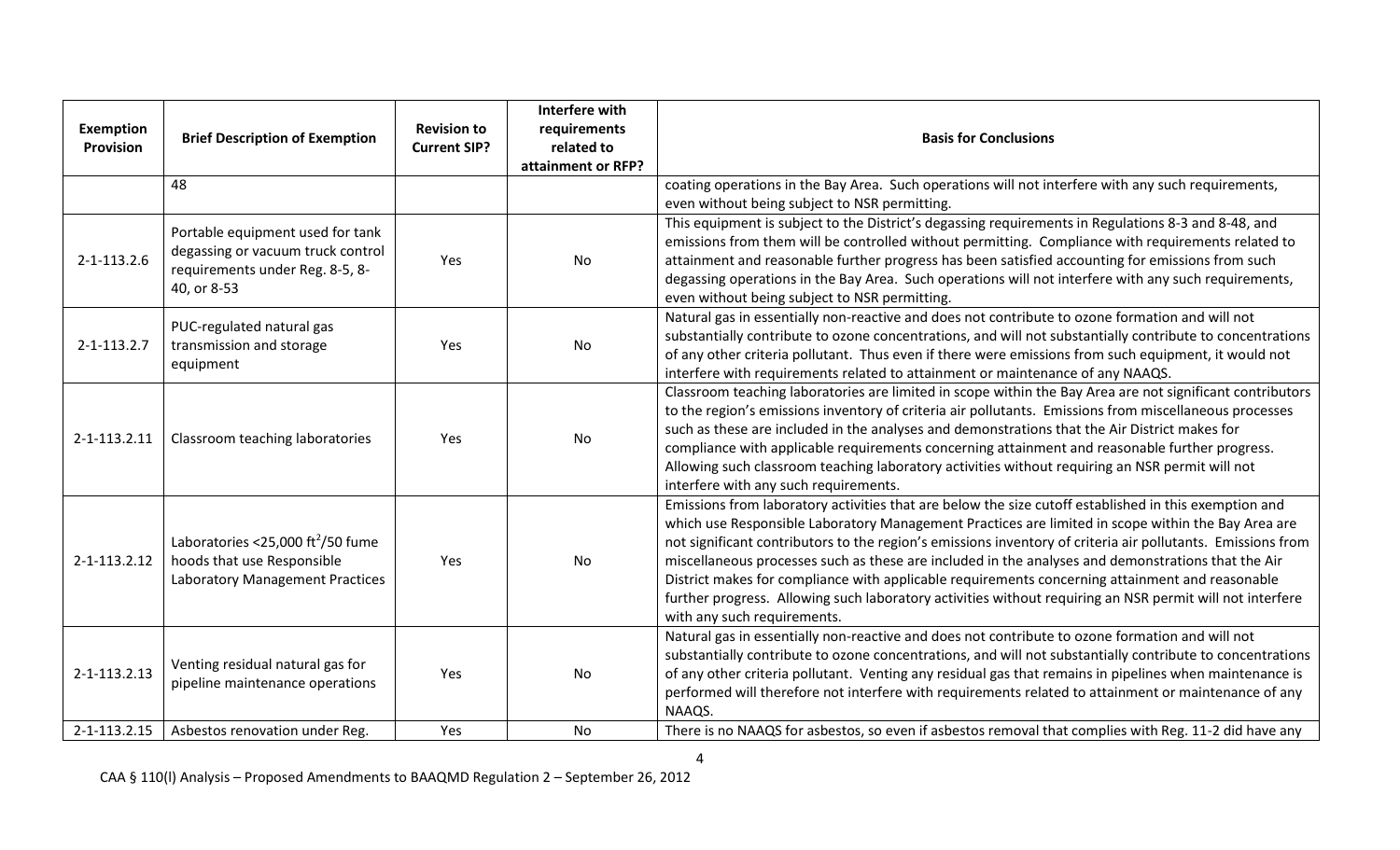| Exemption<br><b>Provision</b> | <b>Brief Description of Exemption</b>                       | <b>Revision to</b><br><b>Current SIP?</b> | Interfere with<br>requirements<br>related to<br>attainment or RFP? | <b>Basis for Conclusions</b>                                                                                                                                                                                                                                                                                                                                                                                                                                                                                                                                                                                                                                                                                                                                                                                                                                  |
|-------------------------------|-------------------------------------------------------------|-------------------------------------------|--------------------------------------------------------------------|---------------------------------------------------------------------------------------------------------------------------------------------------------------------------------------------------------------------------------------------------------------------------------------------------------------------------------------------------------------------------------------------------------------------------------------------------------------------------------------------------------------------------------------------------------------------------------------------------------------------------------------------------------------------------------------------------------------------------------------------------------------------------------------------------------------------------------------------------------------|
|                               | $11-2$                                                      |                                           |                                                                    | potential to emit some asbestos fibers, such emissions would not interfere with requirements related<br>to attainment or maintenance of any NAAQS.                                                                                                                                                                                                                                                                                                                                                                                                                                                                                                                                                                                                                                                                                                            |
| 2-1-113.2.16                  | Closed landfills <1M tons                                   | Yes                                       | No                                                                 | The District exempts such landfills from NSR permitting requirements because they are not significant<br>sources of emissions and are no longer active operations receiving waste. EPA has not subjected such<br>landfill sources to its NSPS guidelines requirements, and the District has exempted them from its NSR<br>permitting requirements for the same reason. These landfill sources are not significant emissions<br>sources and have been taken into account in complying with applicable requirements related to<br>attainment and reasonable further progress.                                                                                                                                                                                                                                                                                   |
| 2-1-113.2.17                  | Closed landfills 30+ years old                              | Yes                                       | No                                                                 | The District exempts such landfills from NSR permitting requirements because they are not significant<br>sources of emissions and are no longer active operations receiving waste. EPA has not subjected such<br>landfill sources to its NSPS guidelines requirements, and the District has exempted them from its NSR<br>permitting requirements for the same reason. These landfill sources are not significant emissions<br>sources and have been taken into account in complying with applicable requirements related to<br>attainment and reasonable further progress.                                                                                                                                                                                                                                                                                   |
| 2-1-113.2.18                  | Construction of structure that<br>does not require a permit | Yes                                       | No                                                                 | The District has never regulated construction activities as a regulated activity in and of itself (as<br>opposed to requiring an authority to construct for permitted sources, regulating certain types of<br>equipment that may be used in construction, etc.). This exemption simply codifies that practice.<br>Allowing such construction activities without requiring permits will not interfere with any applicable<br>requirements related to attainment and reasonable further progress. The District has satisfied all<br>applicable requirements related to attainment and reasonable further progress taking construction<br>activities into account regardless of whether they will be permitted or unpermitted, and allowing them<br>to take place without requiring an NSR permit will not interfere with such requirements.                     |
| 2-1-113.2.19                  | Vacuum trucks subject to Reg. 8-<br>53                      | Yes                                       | No                                                                 | The District has never regulated vacuum truck operations, and historically it has not required permits<br>for such operations because there have not been any regulatory requirements applicable to them. The<br>District has recently (as of April 2012) started regulating vacuum truck operations under Regulation 8,<br>Rule 53. This exemption was added to specify that although such operations are regulated under 8-53,<br>they will not be subject to permit requirements. The District's rules will be more stringent as a result of<br>these changes, as emissions from such operations will now be regulated. Emissions from vacuum truck<br>operations will be controlled under Regulation 8-53 even without permitting. Compliance with<br>requirements related to attainment and reasonable further progress has been based on accounting for |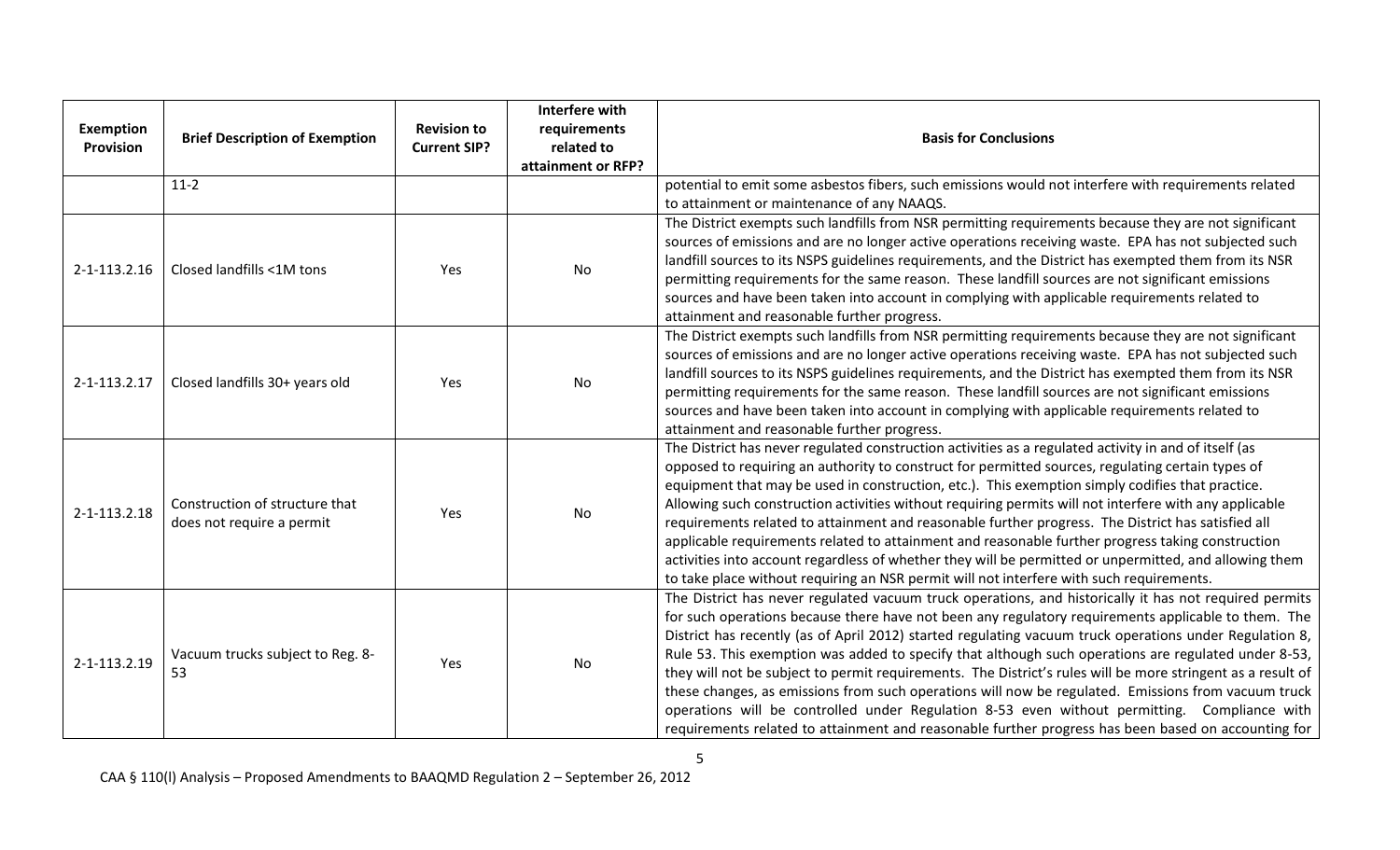| <b>Exemption</b><br><b>Provision</b> | <b>Brief Description of Exemption</b>                            | <b>Revision to</b><br><b>Current SIP?</b> | Interfere with<br>requirements<br>related to<br>attainment or RFP? | <b>Basis for Conclusions</b>                                                                                                                                                                                                                                                                                                                                                                                                                                                                                                                                                                                                                                                                                                                                                                                                                                                                                                                                                                                                                                                                                                                                                                                                                                                                                                                                                                                                                                                                                                                                                                                                                                                                                                                                                                                                                                                                                                                                                                   |
|--------------------------------------|------------------------------------------------------------------|-------------------------------------------|--------------------------------------------------------------------|------------------------------------------------------------------------------------------------------------------------------------------------------------------------------------------------------------------------------------------------------------------------------------------------------------------------------------------------------------------------------------------------------------------------------------------------------------------------------------------------------------------------------------------------------------------------------------------------------------------------------------------------------------------------------------------------------------------------------------------------------------------------------------------------------------------------------------------------------------------------------------------------------------------------------------------------------------------------------------------------------------------------------------------------------------------------------------------------------------------------------------------------------------------------------------------------------------------------------------------------------------------------------------------------------------------------------------------------------------------------------------------------------------------------------------------------------------------------------------------------------------------------------------------------------------------------------------------------------------------------------------------------------------------------------------------------------------------------------------------------------------------------------------------------------------------------------------------------------------------------------------------------------------------------------------------------------------------------------------------------|
|                                      |                                                                  |                                           |                                                                    | emissions from refineries and other industrial facilities that use vacuum trucks. Vacuum truck<br>operations eligible for this exemption were also specifically identified in the District's 2010 Clean Air<br>Plan, in Stationary Source Measure SSM-5. Such operations will not interfere with any such<br>requirements, even without being subject to NSR permitting.                                                                                                                                                                                                                                                                                                                                                                                                                                                                                                                                                                                                                                                                                                                                                                                                                                                                                                                                                                                                                                                                                                                                                                                                                                                                                                                                                                                                                                                                                                                                                                                                                       |
| $2 - 1 - 114$                        | Combustion equipment                                             | Yes                                       | No                                                                 | This exemption is in the current SIP, but it has been revised in several respects. The new provisions that<br>have been added will not interfere with requirements related to attainment, reasonable further<br>progress, or other CAA requirements. Per the limitations in Section 2-1-319, this exemption exempts<br>only sources with emissions of less than 5 tpy (among other important requirements). Such sources are<br>well below the levels at which EPA considers emissions to be de minimis for purposes of maintaining<br>compliance with the NAAQS. EPA has established such levels in accordance with the principles<br>addressed in Alabama Power v. Costle as being so low that they do not have any potential to contribute<br>to an exceedance of any NAAQS sufficient to warrant being subject to NSR permitting requirements.<br>The sources eligible for this exemption will not have emissions of more than 50% of even the lowest<br>such de minimis level. Moreover, District Staff conducted an analysis of the annual emissions increases<br>from all projects that are subject to permitting requirements with emissions below these de minimis<br>levels, which showed that the total contribution from all such sources each year is only 0.02% to 0.34%<br>of the Bay Area's total emissions inventory (depending on pollutant and year evaluated). Even if the<br>total emissions from all de minimis exempt projects equaled this amount of emissions from de minimis<br>permitted projects, they would not interfere with requirements related to attainment or reasonable<br>further progress toward attainment. Emissions projections for the Bay Area do not show that increases<br>from new sources expected in the coming years - including from sources exempt from District<br>permitting requirements - will jeopardize the District's attainment efforts. See also Staff Report Section<br>IV.B.3.a. & fn. 73 (Lee memorandum) for further details. |
| $2 - 1 - 115$                        | Particulate sources - quarries<br>mineral processing and biomass | Yes                                       | No                                                                 | This is a new exemption that has been added since the most recent SIP version of Reg. 2-1. This new<br>exemption will not interfere with requirements related to attainment, reasonable further progress, or<br>other CAA requirements. Per the limitations in Section 2-1-319, this exemption exempts only sources<br>with emissions of less than 5 tpy (among other important requirements). Such sources are well below<br>the levels at which EPA considers emissions to be <i>de minimis</i> for purposes of maintaining compliance<br>with the NAAQS. EPA has established such levels in accordance with the principles addressed in<br>Alabama Power v. Costle as being so low that they do not have any potential to contribute to an                                                                                                                                                                                                                                                                                                                                                                                                                                                                                                                                                                                                                                                                                                                                                                                                                                                                                                                                                                                                                                                                                                                                                                                                                                                  |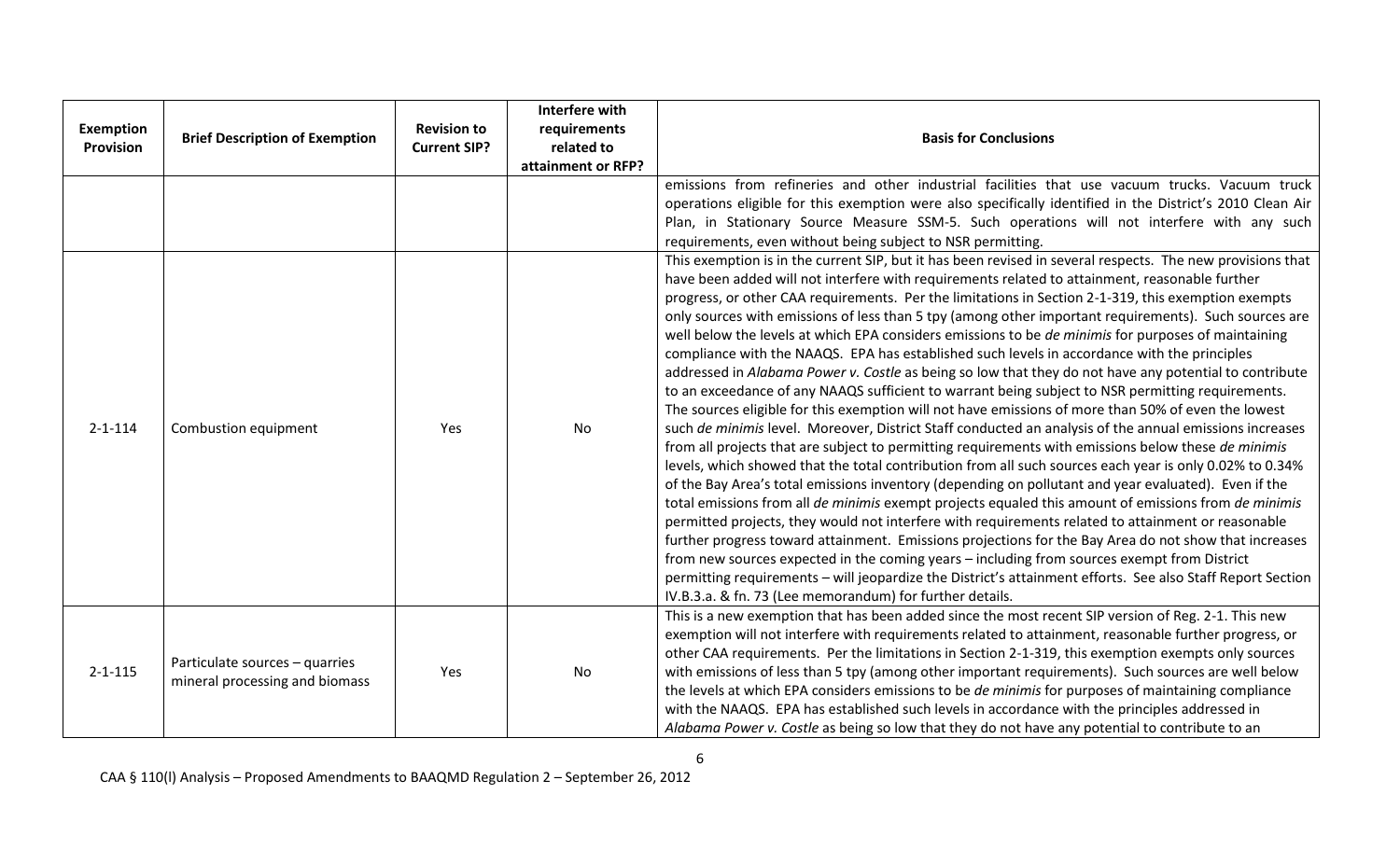| <b>Exemption</b><br>Provision | <b>Brief Description of Exemption</b> | <b>Revision to</b><br><b>Current SIP?</b> | Interfere with<br>requirements<br>related to<br>attainment or RFP? | <b>Basis for Conclusions</b>                                                                                                                                                                                                                                                                                                                                                                                                                                                                                                                                                                                                                                                                                                                                                                                                                                                                                                                                                                                                                                                                                                                                                                                                                                                                                                                                                                                                                                                                                                                                                                                                                                                                                                                                                                                                                                                                                                              |
|-------------------------------|---------------------------------------|-------------------------------------------|--------------------------------------------------------------------|-------------------------------------------------------------------------------------------------------------------------------------------------------------------------------------------------------------------------------------------------------------------------------------------------------------------------------------------------------------------------------------------------------------------------------------------------------------------------------------------------------------------------------------------------------------------------------------------------------------------------------------------------------------------------------------------------------------------------------------------------------------------------------------------------------------------------------------------------------------------------------------------------------------------------------------------------------------------------------------------------------------------------------------------------------------------------------------------------------------------------------------------------------------------------------------------------------------------------------------------------------------------------------------------------------------------------------------------------------------------------------------------------------------------------------------------------------------------------------------------------------------------------------------------------------------------------------------------------------------------------------------------------------------------------------------------------------------------------------------------------------------------------------------------------------------------------------------------------------------------------------------------------------------------------------------------|
|                               |                                       |                                           |                                                                    | exceedance of any NAAQS sufficient to warrant being subject to NSR permitting requirements. The<br>sources eligible for this exemption will not have emissions of more than 50% of even the lowest such de<br>minimis level. Moreover, District Staff conducted an analysis of the annual emissions increases from all<br>projects that are subject to permitting requirements with emissions below these de minimis levels,<br>which showed that the total contribution from all such sources each year is only 0.02% to 0.34% of the<br>Bay Area's total emissions inventory (depending on pollutant and year evaluated). Even if the total<br>emissions from all de minimis exempt projects equaled this amount of emissions from de minimis<br>permitted projects, they would not interfere with requirements related to attainment or reasonable<br>further progress toward attainment. Emissions projections for the Bay Area do not show that increases<br>from new sources expected in the coming years - including from sources exempt from District<br>permitting requirements - will jeopardize the District's attainment efforts. See also Staff Report Section<br>IV.B.3.a. & fn. 73 (Lee memorandum) for further details.                                                                                                                                                                                                                                                                                                                                                                                                                                                                                                                                                                                                                                                                                                   |
| $2 - 1 - 116$                 | Furnaces ovens and kilns              | Yes                                       | No                                                                 | This exemption is in the current SIP, but it has been revised in several respects. The new provisions that<br>have been added will not interfere with requirements related to attainment, reasonable further<br>progress, or other CAA requirements. Per the limitations in Section 2-1-319, this exemption exempts<br>only sources with emissions of less than 5 tpy (among other important requirements). Such sources are<br>well below the levels at which EPA considers emissions to be <i>de minimis</i> for purposes of maintaining<br>compliance with the NAAQS. EPA has established such levels in accordance with the principles<br>addressed in Alabama Power v. Costle as being so low that they do not have any potential to contribute<br>to an exceedance of any NAAQS sufficient to warrant being subject to NSR permitting requirements.<br>The sources eligible for this exemption will not have emissions of more than 50% of even the lowest<br>such de minimis level. Moreover, District Staff conducted an analysis of the annual emissions increases<br>from all projects that are subject to permitting requirements with emissions below these de minimis<br>levels, which showed that the total contribution from all such sources each year is only 0.02% to 0.34%<br>of the Bay Area's total emissions inventory (depending on pollutant and year evaluated). Even if the<br>total emissions from all de minimis exempt projects equaled this amount of emissions from de minimis<br>permitted projects, they would not interfere with requirements related to attainment or reasonable<br>further progress toward attainment. Emissions projections for the Bay Area do not show that increases<br>from new sources expected in the coming years - including from sources exempt from District<br>permitting requirements - will jeopardize the District's attainment efforts. See also Staff Report Section |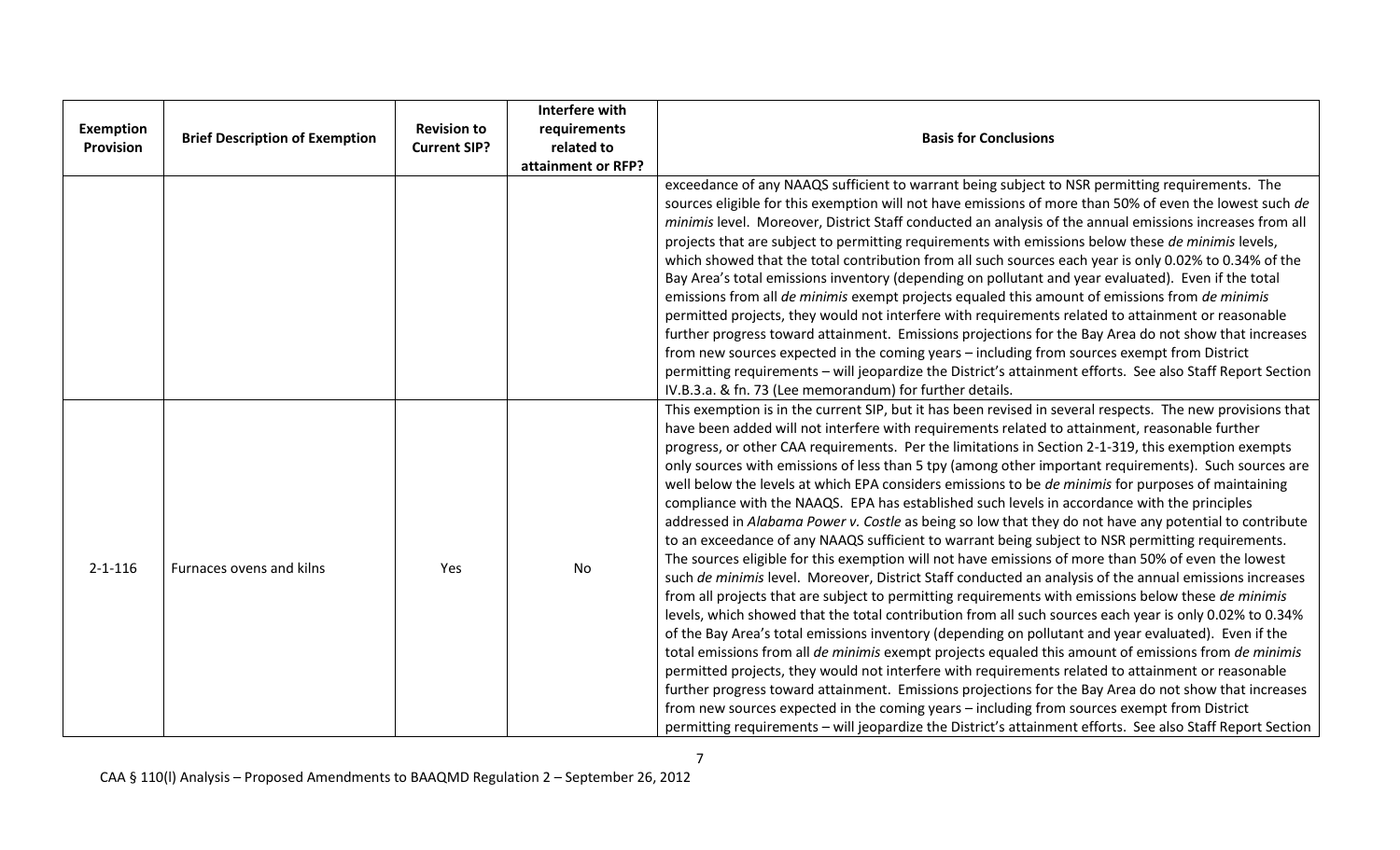| <b>Exemption</b><br><b>Provision</b> | <b>Brief Description of Exemption</b>         | <b>Revision to</b><br><b>Current SIP?</b> | Interfere with<br>requirements<br>related to<br>attainment or RFP? | <b>Basis for Conclusions</b>                                                                                                                                                                                                                                                                                                                                                                                                                                                                                                                                                                                                                                                                                                                                                                                                                                                                                                                                                                                                                                                                                                                                                                                                                                                                                                                                                                                                                                                                                                                                                                                                                                                                                                                                                                                                                                                                                                                                                                          |
|--------------------------------------|-----------------------------------------------|-------------------------------------------|--------------------------------------------------------------------|-------------------------------------------------------------------------------------------------------------------------------------------------------------------------------------------------------------------------------------------------------------------------------------------------------------------------------------------------------------------------------------------------------------------------------------------------------------------------------------------------------------------------------------------------------------------------------------------------------------------------------------------------------------------------------------------------------------------------------------------------------------------------------------------------------------------------------------------------------------------------------------------------------------------------------------------------------------------------------------------------------------------------------------------------------------------------------------------------------------------------------------------------------------------------------------------------------------------------------------------------------------------------------------------------------------------------------------------------------------------------------------------------------------------------------------------------------------------------------------------------------------------------------------------------------------------------------------------------------------------------------------------------------------------------------------------------------------------------------------------------------------------------------------------------------------------------------------------------------------------------------------------------------------------------------------------------------------------------------------------------------|
|                                      |                                               |                                           |                                                                    | IV.B.3.a. & fn. 73 (Lee memorandum) for further details.                                                                                                                                                                                                                                                                                                                                                                                                                                                                                                                                                                                                                                                                                                                                                                                                                                                                                                                                                                                                                                                                                                                                                                                                                                                                                                                                                                                                                                                                                                                                                                                                                                                                                                                                                                                                                                                                                                                                              |
| $2 - 1 - 117$                        | Food and agricultural equipment               | Yes                                       | No                                                                 | This exemption is in the current SIP, but it has been revised in several respects. The new provisions that<br>have been added will not interfere with requirements related to attainment, reasonable further<br>progress, or other CAA requirements. Per the limitations in Section 2-1-319, this exemption exempts<br>only sources with emissions of less than 5 tpy (among other important requirements). Such sources are<br>well below the levels at which EPA considers emissions to be <i>de minimis</i> for purposes of maintaining<br>compliance with the NAAQS. EPA has established such levels in accordance with the principles<br>addressed in Alabama Power v. Costle as being so low that they do not have any potential to contribute<br>to an exceedance of any NAAQS sufficient to warrant being subject to NSR permitting requirements.<br>The sources eligible for this exemption will not have emissions of more than 50% of even the lowest<br>such de minimis level. Moreover, District Staff conducted an analysis of the annual emissions increases<br>from all projects that are subject to permitting requirements with emissions below these de minimis<br>levels, which showed that the total contribution from all such sources each year is only 0.02% to 0.34%<br>of the Bay Area's total emissions inventory (depending on pollutant and year evaluated). Even if the<br>total emissions from all de minimis exempt projects equaled this amount of emissions from de minimis<br>permitted projects, they would not interfere with requirements related to attainment or reasonable<br>further progress toward attainment. Emissions projections for the Bay Area do not show that increases<br>from new sources expected in the coming years - including from sources exempt from District<br>permitting requirements - will jeopardize the District's attainment efforts. See also Staff Report Section<br>IV.B.3.a. & fn. 73 (Lee memorandum) for further details. |
| $2 - 1 - 118$                        | Surface preparation and cleaning<br>equipment | Yes                                       | No                                                                 | This exemption is in the current SIP, but it has been revised in several respects. The new provisions that<br>have been added will not interfere with requirements related to attainment, reasonable further<br>progress, or other CAA requirements. Per the limitations in Section 2-1-319, this exemption exempts<br>only sources with emissions of less than 5 tpy (among other important requirements). Such sources are<br>well below the levels at which EPA considers emissions to be de minimis for purposes of maintaining<br>compliance with the NAAQS. EPA has established such levels in accordance with the principles<br>addressed in Alabama Power v. Costle as being so low that they do not have any potential to contribute<br>to an exceedance of any NAAQS sufficient to warrant being subject to NSR permitting requirements.<br>The sources eligible for this exemption will not have emissions of more than 50% of even the lowest<br>such de minimis level. Moreover, District Staff conducted an analysis of the annual emissions increases                                                                                                                                                                                                                                                                                                                                                                                                                                                                                                                                                                                                                                                                                                                                                                                                                                                                                                                                  |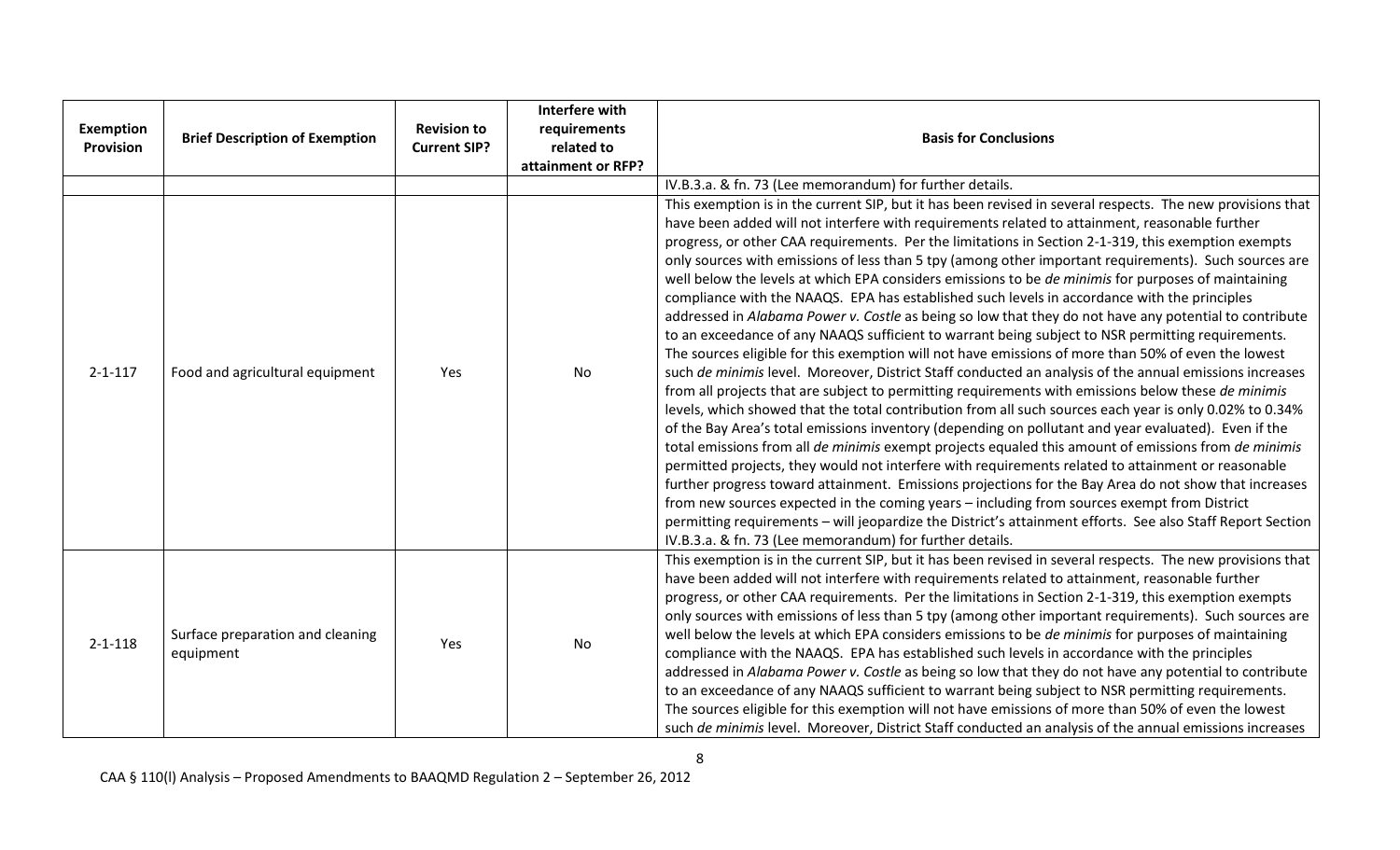| <b>Exemption</b><br><b>Provision</b> | <b>Brief Description of Exemption</b>     | <b>Revision to</b><br><b>Current SIP?</b> | Interfere with<br>requirements<br>related to<br>attainment or RFP? | <b>Basis for Conclusions</b>                                                                                                                                                                                                                                                                                                                                                                                                                                                                                                                                                                                                                                                                                                                                                                                                                                                                                                                                                                                                                                                                                                                                                                                                                                                                                                                                                                                                                                                                                                                                                                                                                                                                                                                                                                                                                                                                                                                                                                          |
|--------------------------------------|-------------------------------------------|-------------------------------------------|--------------------------------------------------------------------|-------------------------------------------------------------------------------------------------------------------------------------------------------------------------------------------------------------------------------------------------------------------------------------------------------------------------------------------------------------------------------------------------------------------------------------------------------------------------------------------------------------------------------------------------------------------------------------------------------------------------------------------------------------------------------------------------------------------------------------------------------------------------------------------------------------------------------------------------------------------------------------------------------------------------------------------------------------------------------------------------------------------------------------------------------------------------------------------------------------------------------------------------------------------------------------------------------------------------------------------------------------------------------------------------------------------------------------------------------------------------------------------------------------------------------------------------------------------------------------------------------------------------------------------------------------------------------------------------------------------------------------------------------------------------------------------------------------------------------------------------------------------------------------------------------------------------------------------------------------------------------------------------------------------------------------------------------------------------------------------------------|
|                                      |                                           |                                           |                                                                    | from all projects that are subject to permitting requirements with emissions below these de minimis<br>levels, which showed that the total contribution from all such sources each year is only 0.02% to 0.34%<br>of the Bay Area's total emissions inventory (depending on pollutant and year evaluated). Even if the<br>total emissions from all de minimis exempt projects equaled this amount of emissions from de minimis<br>permitted projects, they would not interfere with requirements related to attainment or reasonable<br>further progress toward attainment. Emissions projections for the Bay Area do not show that increases<br>from new sources expected in the coming years - including from sources exempt from District<br>permitting requirements - will jeopardize the District's attainment efforts. See also Staff Report Section<br>IV.B.3.a. & fn. 73 (Lee memorandum) for further details.                                                                                                                                                                                                                                                                                                                                                                                                                                                                                                                                                                                                                                                                                                                                                                                                                                                                                                                                                                                                                                                                                |
| $2 - 1 - 119$                        | Surface coating and cleaning<br>equipment | Yes                                       | No                                                                 | This exemption is in the current SIP, but it has been revised in several respects. The new provisions that<br>have been added will not interfere with requirements related to attainment, reasonable further<br>progress, or other CAA requirements. Per the limitations in Section 2-1-319, this exemption exempts<br>only sources with emissions of less than 5 tpy (among other important requirements). Such sources are<br>well below the levels at which EPA considers emissions to be <i>de minimis</i> for purposes of maintaining<br>compliance with the NAAQS. EPA has established such levels in accordance with the principles<br>addressed in Alabama Power v. Costle as being so low that they do not have any potential to contribute<br>to an exceedance of any NAAQS sufficient to warrant being subject to NSR permitting requirements.<br>The sources eligible for this exemption will not have emissions of more than 50% of even the lowest<br>such de minimis level. Moreover, District Staff conducted an analysis of the annual emissions increases<br>from all projects that are subject to permitting requirements with emissions below these de minimis<br>levels, which showed that the total contribution from all such sources each year is only 0.02% to 0.34%<br>of the Bay Area's total emissions inventory (depending on pollutant and year evaluated). Even if the<br>total emissions from all de minimis exempt projects equaled this amount of emissions from de minimis<br>permitted projects, they would not interfere with requirements related to attainment or reasonable<br>further progress toward attainment. Emissions projections for the Bay Area do not show that increases<br>from new sources expected in the coming years - including from sources exempt from District<br>permitting requirements - will jeopardize the District's attainment efforts. See also Staff Report Section<br>IV.B.3.a. & fn. 73 (Lee memorandum) for further details. |
| $2 - 1 - 120$                        | Dry cleaning equipment                    | Yes                                       | <b>No</b>                                                          | This exemption is in the current SIP, but it has been revised in several respects. To the extent that it is<br>any less stringent than the current SIP version, it will not interfere with requirements related to                                                                                                                                                                                                                                                                                                                                                                                                                                                                                                                                                                                                                                                                                                                                                                                                                                                                                                                                                                                                                                                                                                                                                                                                                                                                                                                                                                                                                                                                                                                                                                                                                                                                                                                                                                                    |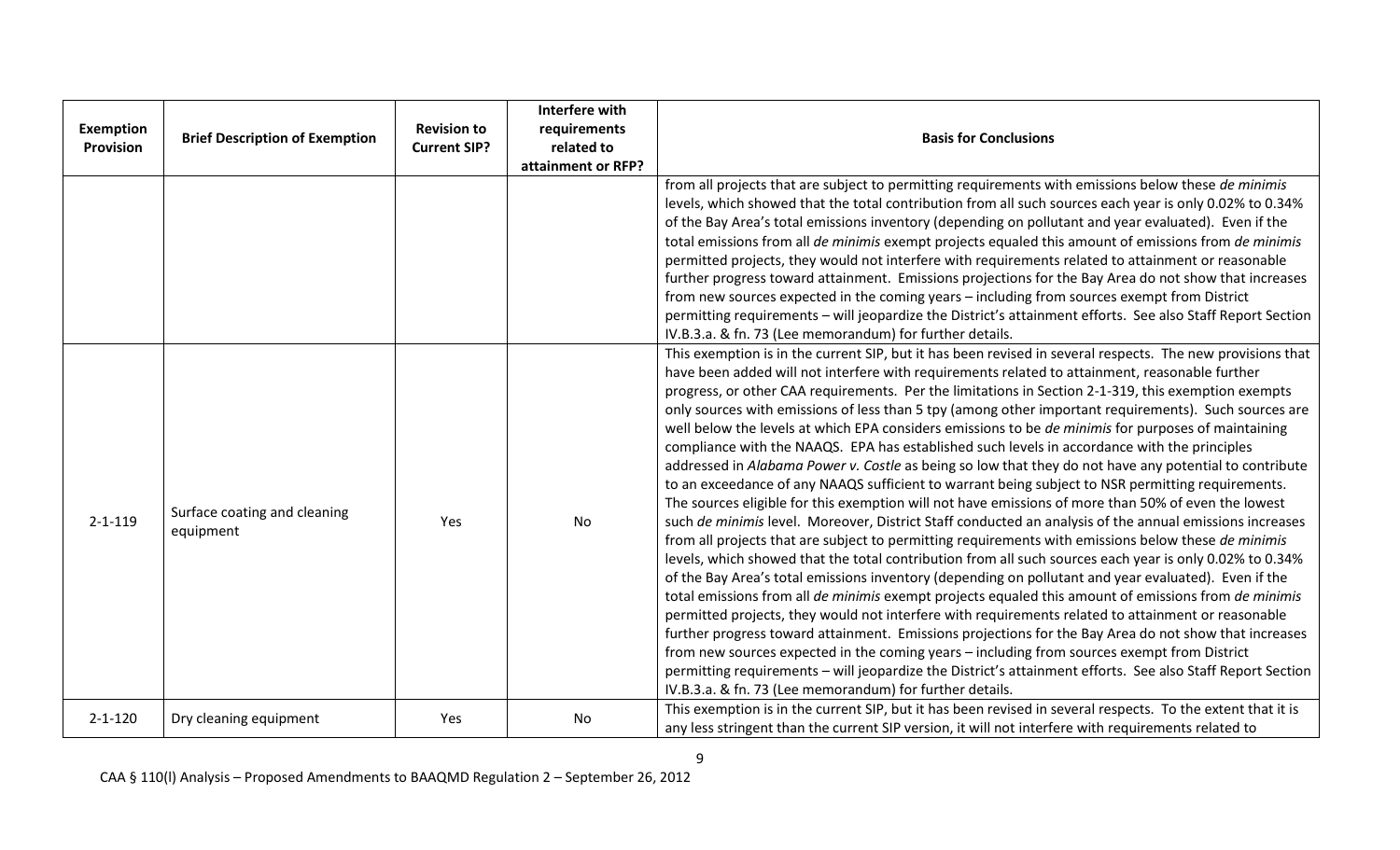| <b>Exemption</b><br><b>Provision</b> | <b>Brief Description of Exemption</b>      | <b>Revision to</b><br><b>Current SIP?</b> | Interfere with<br>requirements<br>related to<br>attainment or RFP? | <b>Basis for Conclusions</b>                                                                                                                                                                                                                                                                                                                                                                                                                                                                                                                                                                                                                                                                                                                                                                                                                                                                                                                                                                                                                                                                                                                                                                                                                                                                                                                                                                                                                                                                                                                                                                                                                                                                                                                                                                                             |
|--------------------------------------|--------------------------------------------|-------------------------------------------|--------------------------------------------------------------------|--------------------------------------------------------------------------------------------------------------------------------------------------------------------------------------------------------------------------------------------------------------------------------------------------------------------------------------------------------------------------------------------------------------------------------------------------------------------------------------------------------------------------------------------------------------------------------------------------------------------------------------------------------------------------------------------------------------------------------------------------------------------------------------------------------------------------------------------------------------------------------------------------------------------------------------------------------------------------------------------------------------------------------------------------------------------------------------------------------------------------------------------------------------------------------------------------------------------------------------------------------------------------------------------------------------------------------------------------------------------------------------------------------------------------------------------------------------------------------------------------------------------------------------------------------------------------------------------------------------------------------------------------------------------------------------------------------------------------------------------------------------------------------------------------------------------------|
|                                      |                                            |                                           |                                                                    | attainment, reasonable further progress, or other CAA requirements. Per the limitations in Section 2-1-<br>319, this exemption exempts only sources with emissions of less than 5 tpy (among other important<br>requirements). Such sources are well below the levels at which EPA considers emissions to be de<br>minimis for purposes of maintaining compliance with the NAAQS. EPA has established such levels in<br>accordance with the principles addressed in Alabama Power v. Costle as being so low that they do not<br>have any potential to contribute to an exceedance of any NAAQS sufficient to warrant being subject to<br>NSR permitting requirements. The sources eligible for this exemption will not have emissions of more<br>than 50% of even the lowest such de minimis level. Moreover, District Staff conducted an analysis of<br>the annual emissions increases from all projects that are subject to permitting requirements with<br>emissions below these de minimis levels, which showed that the total contribution from all such<br>sources each year is only 0.02% to 0.34% of the Bay Area's total emissions inventory (depending on<br>pollutant and year evaluated). Even if the total emissions from all <i>de minimis</i> exempt projects equaled<br>this amount of emissions from de minimis permitted projects, they would not interfere with<br>requirements related to attainment or reasonable further progress toward attainment. Emissions<br>projections for the Bay Area do not show that increases from new sources expected in the coming years<br>- including from sources exempt from District permitting requirements - will jeopardize the District's<br>attainment efforts. See also Staff Report Section IV.B.3.a. & fn. 73 (Lee memorandum) for further<br>details. |
| $2 - 1 - 121$                        | Material working and handling<br>equipment | Yes                                       | No                                                                 | This exemption is in the current SIP, but it has been revised in several respects. The new provisions that<br>have been added will not interfere with requirements related to attainment, reasonable further<br>progress, or other CAA requirements. Per the limitations in Section 2-1-319, this exemption exempts<br>only sources with emissions of less than 5 tpy (among other important requirements). Such sources are<br>well below the levels at which EPA considers emissions to be de minimis for purposes of maintaining<br>compliance with the NAAQS. EPA has established such levels in accordance with the principles<br>addressed in Alabama Power v. Costle as being so low that they do not have any potential to contribute<br>to an exceedance of any NAAQS sufficient to warrant being subject to NSR permitting requirements.<br>The sources eligible for this exemption will not have emissions of more than 50% of even the lowest<br>such de minimis level. Moreover, District Staff conducted an analysis of the annual emissions increases<br>from all projects that are subject to permitting requirements with emissions below these de minimis<br>levels, which showed that the total contribution from all such sources each year is only 0.02% to 0.34%                                                                                                                                                                                                                                                                                                                                                                                                                                                                                                                                   |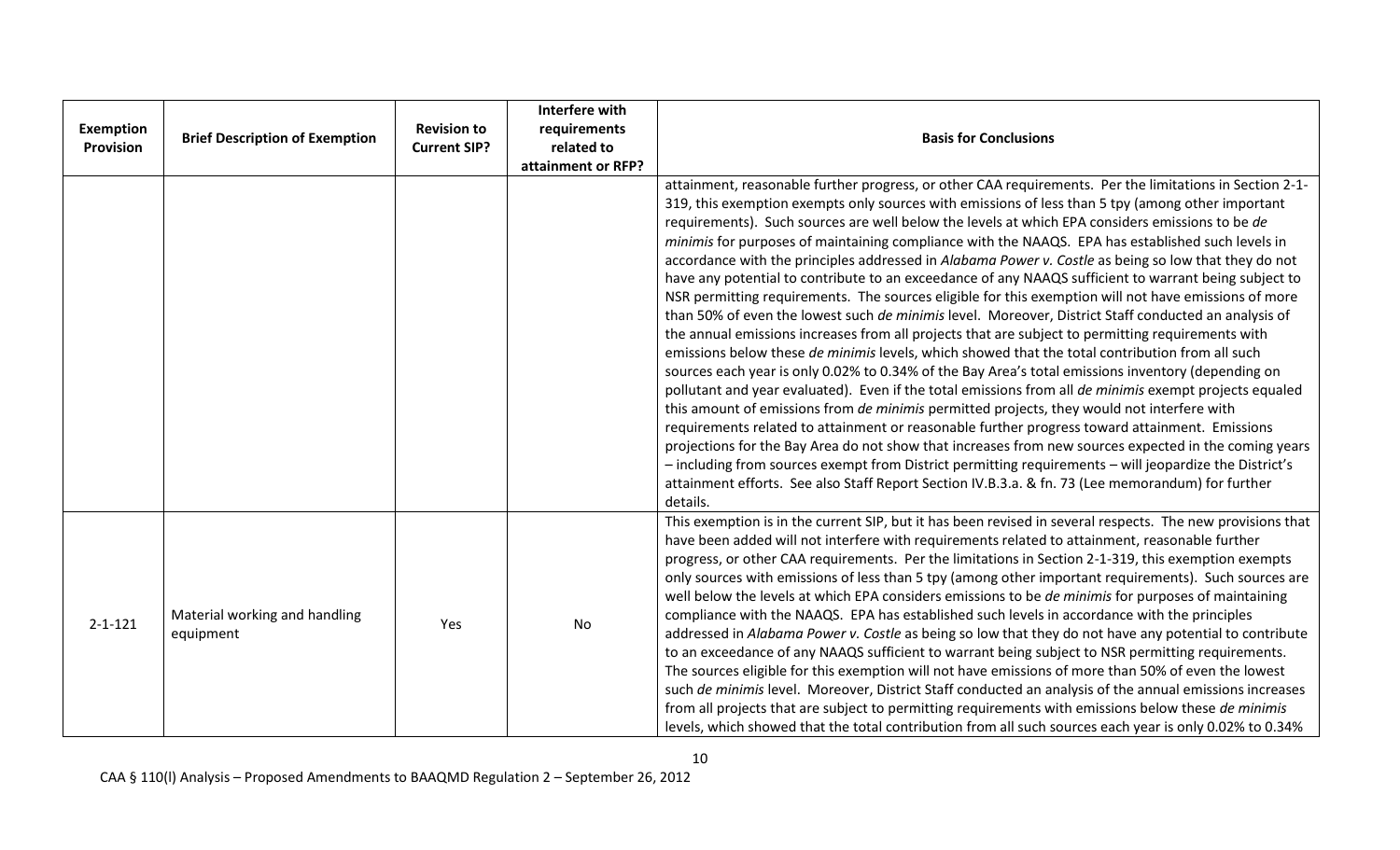| Exemption<br><b>Provision</b> | <b>Brief Description of Exemption</b>   | <b>Revision to</b><br><b>Current SIP?</b> | <b>Interfere with</b><br>requirements<br>related to<br>attainment or RFP? | <b>Basis for Conclusions</b>                                                                                                                                                                                                                                                                                                                                                                                                                                                                                                                                                                                                                                                                                                                                                                                                                                                                                                                                                                                                                                                                                                                                                                                                                                                                                                                                                                                                                                                                           |
|-------------------------------|-----------------------------------------|-------------------------------------------|---------------------------------------------------------------------------|--------------------------------------------------------------------------------------------------------------------------------------------------------------------------------------------------------------------------------------------------------------------------------------------------------------------------------------------------------------------------------------------------------------------------------------------------------------------------------------------------------------------------------------------------------------------------------------------------------------------------------------------------------------------------------------------------------------------------------------------------------------------------------------------------------------------------------------------------------------------------------------------------------------------------------------------------------------------------------------------------------------------------------------------------------------------------------------------------------------------------------------------------------------------------------------------------------------------------------------------------------------------------------------------------------------------------------------------------------------------------------------------------------------------------------------------------------------------------------------------------------|
|                               |                                         |                                           |                                                                           | of the Bay Area's total emissions inventory (depending on pollutant and year evaluated). Even if the<br>total emissions from all de minimis exempt projects equaled this amount of emissions from de minimis<br>permitted projects, they would not interfere with requirements related to attainment or reasonable<br>further progress toward attainment. Emissions projections for the Bay Area do not show that increases<br>from new sources expected in the coming years - including from sources exempt from District<br>permitting requirements - will jeopardize the District's attainment efforts. See also Staff Report Section<br>IV.B.3.a. & fn. 73 (Lee memorandum) for further details.                                                                                                                                                                                                                                                                                                                                                                                                                                                                                                                                                                                                                                                                                                                                                                                                   |
| $2 - 1 - 122$                 | Casting and molding equipment           | No                                        | $N/A^*$                                                                   | No substantive change to the current SIP version. The only changes are a clarification that extrusion<br>molding is a type of plastic molding covered by this exemption under subsection 2-1-122.4, and that<br>certain mold release products are not subject to the exemption unless they involve very low amounts of<br>VOC with annual facility VOC emissions under 150 lb/yr. To the extent that this exclusion for VOC mold<br>release products was not already a part of the exemption, this revision makes the exemption more<br>narrow and is a strengthening of the regulation, not a relaxation. Moreover, to the extent any Section<br>110(I) analysis is required, 150 lb/yr is a very low emissions limit and will not interfere with<br>requirements related to attainment or reasonable further progress for the same reasons provided for<br>other exemptions up to 5 tons per year.                                                                                                                                                                                                                                                                                                                                                                                                                                                                                                                                                                                                   |
| $2 - 1 - 123$                 | Liquid storage and loading<br>equipment | Yes                                       | No                                                                        | This exemption is in the current SIP, but it has been revised in several respects. The new provisions that<br>have been added will not interfere with requirements related to attainment, reasonable further<br>progress, or other CAA requirements. Per the limitations in Section 2-1-319, this exemption exempts<br>only sources with emissions of less than 5 tpy (among other important requirements). Such sources are<br>well below the levels at which EPA considers emissions to be de minimis for purposes of maintaining<br>compliance with the NAAQS. EPA has established such levels in accordance with the principles<br>addressed in Alabama Power v. Costle as being so low that they do not have any potential to contribute<br>to an exceedance of any NAAQS sufficient to warrant being subject to NSR permitting requirements.<br>The sources eligible for this exemption will not have emissions of more than 50% of even the lowest<br>such de minimis level. Moreover, District Staff conducted an analysis of the annual emissions increases<br>from all projects that are subject to permitting requirements with emissions below these de minimis<br>levels, which showed that the total contribution from all such sources each year is only 0.02% to 0.34%<br>of the Bay Area's total emissions inventory (depending on pollutant and year evaluated). Even if the<br>total emissions from all de minimis exempt projects equaled this amount of emissions from de minimis |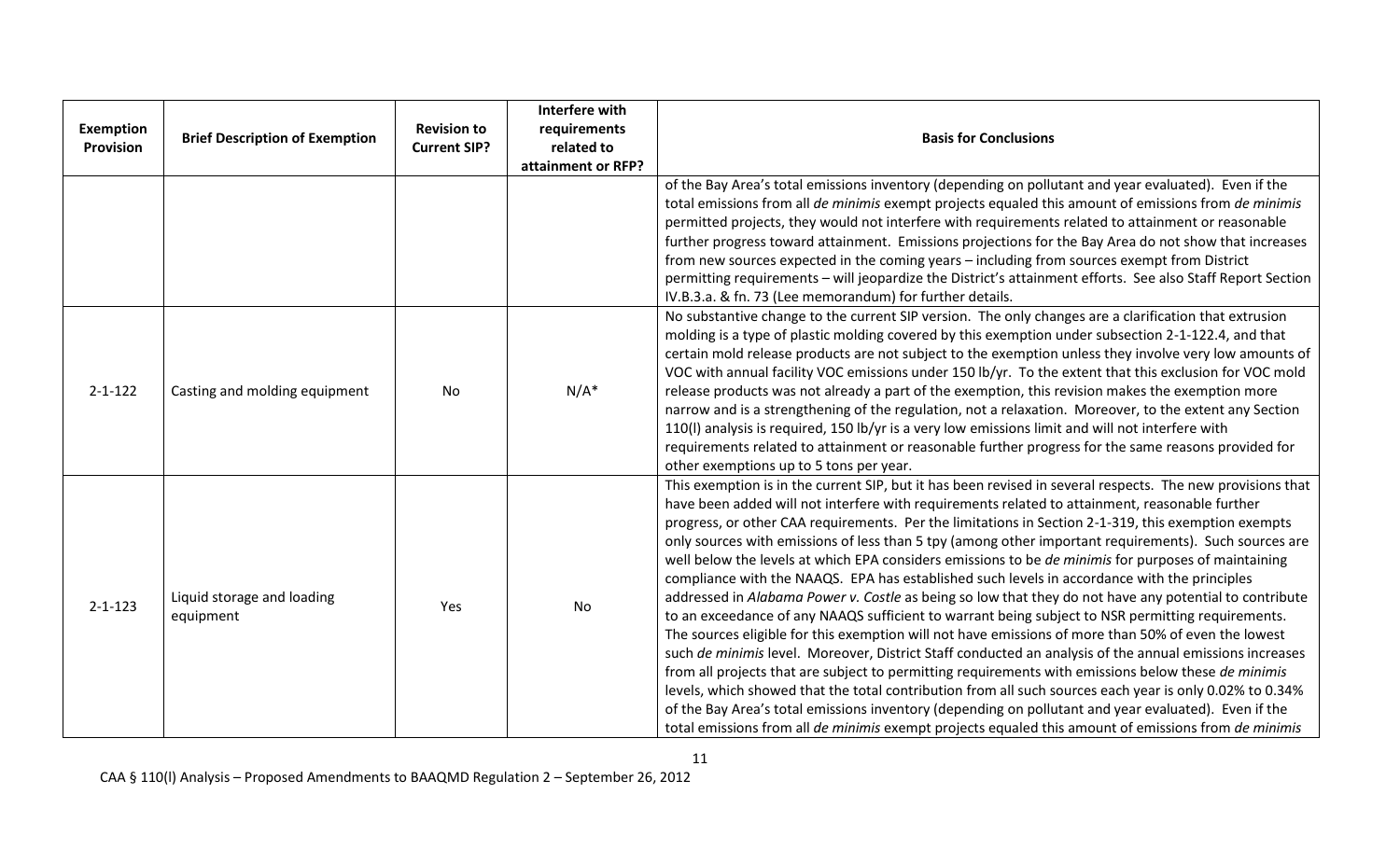| <b>Exemption</b><br><b>Provision</b> | <b>Brief Description of Exemption</b>  | <b>Revision to</b><br><b>Current SIP?</b> | <b>Interfere with</b><br>requirements<br>related to<br>attainment or RFP? | <b>Basis for Conclusions</b>                                                                                                                                                                                                                                                                                                                                                                                                                                                                                                                                                                                                                                                                                                                                                                                                                                                                                                                                                                                                                                                                                                                                                                                                                                                                                                                                                                                                                                                                                                                                                                                                                                                                                                                                                                                                                                                                                                                                                                      |
|--------------------------------------|----------------------------------------|-------------------------------------------|---------------------------------------------------------------------------|---------------------------------------------------------------------------------------------------------------------------------------------------------------------------------------------------------------------------------------------------------------------------------------------------------------------------------------------------------------------------------------------------------------------------------------------------------------------------------------------------------------------------------------------------------------------------------------------------------------------------------------------------------------------------------------------------------------------------------------------------------------------------------------------------------------------------------------------------------------------------------------------------------------------------------------------------------------------------------------------------------------------------------------------------------------------------------------------------------------------------------------------------------------------------------------------------------------------------------------------------------------------------------------------------------------------------------------------------------------------------------------------------------------------------------------------------------------------------------------------------------------------------------------------------------------------------------------------------------------------------------------------------------------------------------------------------------------------------------------------------------------------------------------------------------------------------------------------------------------------------------------------------------------------------------------------------------------------------------------------------|
|                                      |                                        |                                           |                                                                           | permitted projects, they would not interfere with requirements related to attainment or reasonable<br>further progress toward attainment. Emissions projections for the Bay Area do not show that increases<br>from new sources expected in the coming years - including from sources exempt from District<br>permitting requirements - will jeopardize the District's attainment efforts. See also Staff Report Section<br>IV.B.3.a. & fn. 73 (Lee memorandum) for further details.<br>This exemption is in the current SIP, but it has been revised in several respects. The new provisions that                                                                                                                                                                                                                                                                                                                                                                                                                                                                                                                                                                                                                                                                                                                                                                                                                                                                                                                                                                                                                                                                                                                                                                                                                                                                                                                                                                                                |
| $2 - 1 - 124$                        | Semiconductor manufacturing            | Yes                                       | No                                                                        | have been added will not interfere with requirements related to attainment, reasonable further<br>progress, or other CAA requirements. Per the limitations in Section 2-1-319, this exemption exempts<br>only sources with emissions of less than 5 tpy (among other important requirements); and furthermore<br>the language of the exemption restricts facility VOC emissions to 150 pounds per year. Such sources<br>are well below the levels at which EPA considers emissions to be <i>de minimis</i> for purposes of maintaining<br>compliance with the NAAQS. EPA has established such levels in accordance with the principles<br>addressed in Alabama Power v. Costle as being so low that they do not have any potential to contribute<br>to an exceedance of any NAAQS sufficient to warrant being subject to NSR permitting requirements.<br>The sources eligible for this exemption will not have emissions of more than 50% of even the lowest<br>such de minimis level. Moreover, District Staff conducted an analysis of the annual emissions increases<br>from all projects that are subject to permitting requirements with emissions below these de minimis<br>levels, which showed that the total contribution from all such sources each year is only 0.02% to 0.34%<br>of the Bay Area's total emissions inventory (depending on pollutant and year evaluated). Even if the<br>total emissions from all de minimis exempt projects equaled this amount of emissions from de minimis<br>permitted projects, they would not interfere with requirements related to attainment or reasonable<br>further progress toward attainment. Emissions projections for the Bay Area do not show that increases<br>from new sources expected in the coming years - including from sources exempt from District<br>permitting requirements - will jeopardize the District's attainment efforts. See also Staff Report Section<br>IV.B.3.a. & fn. 73 (Lee memorandum) for further details. |
| $2 - 1 - 125$                        | Printed circuit board<br>manufacturing | Yes                                       | No                                                                        | This exemption is in the current SIP, but it has been revised in several respects. The new provisions that<br>have been added will not interfere with requirements related to attainment, reasonable further<br>progress, or other CAA requirements. Per the limitations in Section 2-1-319, this exemption exempts<br>only sources with emissions of less than 5 tpy (among other important requirements). Such sources are<br>well below the levels at which EPA considers emissions to be <i>de minimis</i> for purposes of maintaining                                                                                                                                                                                                                                                                                                                                                                                                                                                                                                                                                                                                                                                                                                                                                                                                                                                                                                                                                                                                                                                                                                                                                                                                                                                                                                                                                                                                                                                        |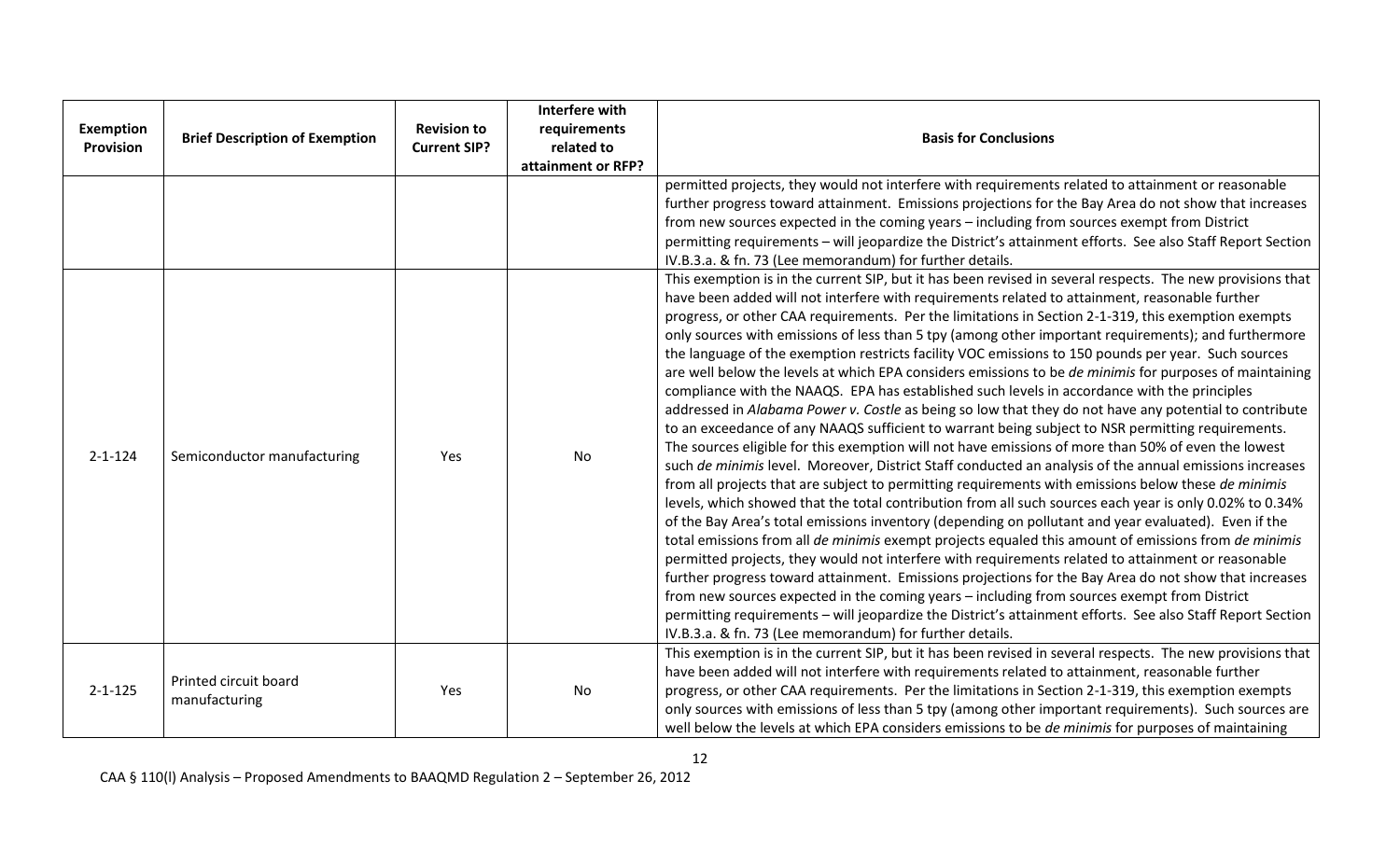| <b>Exemption</b><br><b>Provision</b> | <b>Brief Description of Exemption</b> | <b>Revision to</b><br><b>Current SIP?</b> | Interfere with<br>requirements<br>related to<br>attainment or RFP? | <b>Basis for Conclusions</b>                                                                                                                                                                                                                                                                                                                                                                                                                                                                                                                                                                                                                                                                                                                                                                                                                                                                                                                                                                                                                                                                                                                                                                                                                                                                                                                                                                                                                            |
|--------------------------------------|---------------------------------------|-------------------------------------------|--------------------------------------------------------------------|---------------------------------------------------------------------------------------------------------------------------------------------------------------------------------------------------------------------------------------------------------------------------------------------------------------------------------------------------------------------------------------------------------------------------------------------------------------------------------------------------------------------------------------------------------------------------------------------------------------------------------------------------------------------------------------------------------------------------------------------------------------------------------------------------------------------------------------------------------------------------------------------------------------------------------------------------------------------------------------------------------------------------------------------------------------------------------------------------------------------------------------------------------------------------------------------------------------------------------------------------------------------------------------------------------------------------------------------------------------------------------------------------------------------------------------------------------|
|                                      |                                       |                                           |                                                                    | compliance with the NAAQS. EPA has established such levels in accordance with the principles<br>addressed in Alabama Power v. Costle as being so low that they do not have any potential to contribute<br>to an exceedance of any NAAQS sufficient to warrant being subject to NSR permitting requirements.<br>The sources eligible for this exemption will not have emissions of more than 50% of even the lowest<br>such de minimis level. Moreover, District Staff conducted an analysis of the annual emissions increases<br>from all projects that are subject to permitting requirements with emissions below these de minimis<br>levels, which showed that the total contribution from all such sources each year is only 0.02% to 0.34%<br>of the Bay Area's total emissions inventory (depending on pollutant and year evaluated). Even if the<br>total emissions from all de minimis exempt projects equaled this amount of emissions from de minimis<br>permitted projects, they would not interfere with requirements related to attainment or reasonable<br>further progress toward attainment. Emissions projections for the Bay Area do not show that increases<br>from new sources expected in the coming years - including from sources exempt from District<br>permitting requirements - will jeopardize the District's attainment efforts. See also Staff Report Section<br>IV.B.3.a. & fn. 73 (Lee memorandum) for further details. |
| $2 - 1 - 126$                        | Testing equipment                     | <b>No</b>                                 | $N/A^*$                                                            | No substantive change to the current SIP version. The only changes are a clarification of the specific<br>types of bench-scale laboratory equipment that are covered under subsection 2-1-126.2. Moreover, to<br>the extent any Section 110(I) analysis is required, this exemption is subject to the same 5 tpy limitation<br>addressed in connection with other exemptions. The exemption will not interfere with requirements<br>related to attainment or reasonable further progress for the same reasons provided for other<br>exemptions up to 5 tons per year.                                                                                                                                                                                                                                                                                                                                                                                                                                                                                                                                                                                                                                                                                                                                                                                                                                                                                   |
| $2 - 1 - 127$                        | Chemical processing equipment         | No                                        | $N/A^*$                                                            | No substantive change to the current SIP version. The only change was to revise the list of the types of<br>metals that are processed in electrolytic plating operations in order to make it more comprehensive.<br>Moreover, to the extent any Section 110(I) analysis is required, this exemption is subject to the same 5<br>tpy limitation addressed in connection with other exemptions. The exemption will not interfere with<br>requirements related to attainment or reasonable further progress for the same reasons provided for<br>other exemptions up to 5 tons per year.                                                                                                                                                                                                                                                                                                                                                                                                                                                                                                                                                                                                                                                                                                                                                                                                                                                                   |
| $2 - 1 - 128$                        | Miscellaneous equipment               | Yes                                       | No                                                                 | This exemption is in the current SIP, but it has been revised in several respects. The new provisions that<br>have been added will not interfere with requirements related to attainment, reasonable further<br>progress, or other CAA requirements. Per the limitations in Section 2-1-319, this exemption exempts<br>only sources with emissions of less than 5 tpy (among other important requirements). Such sources are                                                                                                                                                                                                                                                                                                                                                                                                                                                                                                                                                                                                                                                                                                                                                                                                                                                                                                                                                                                                                            |